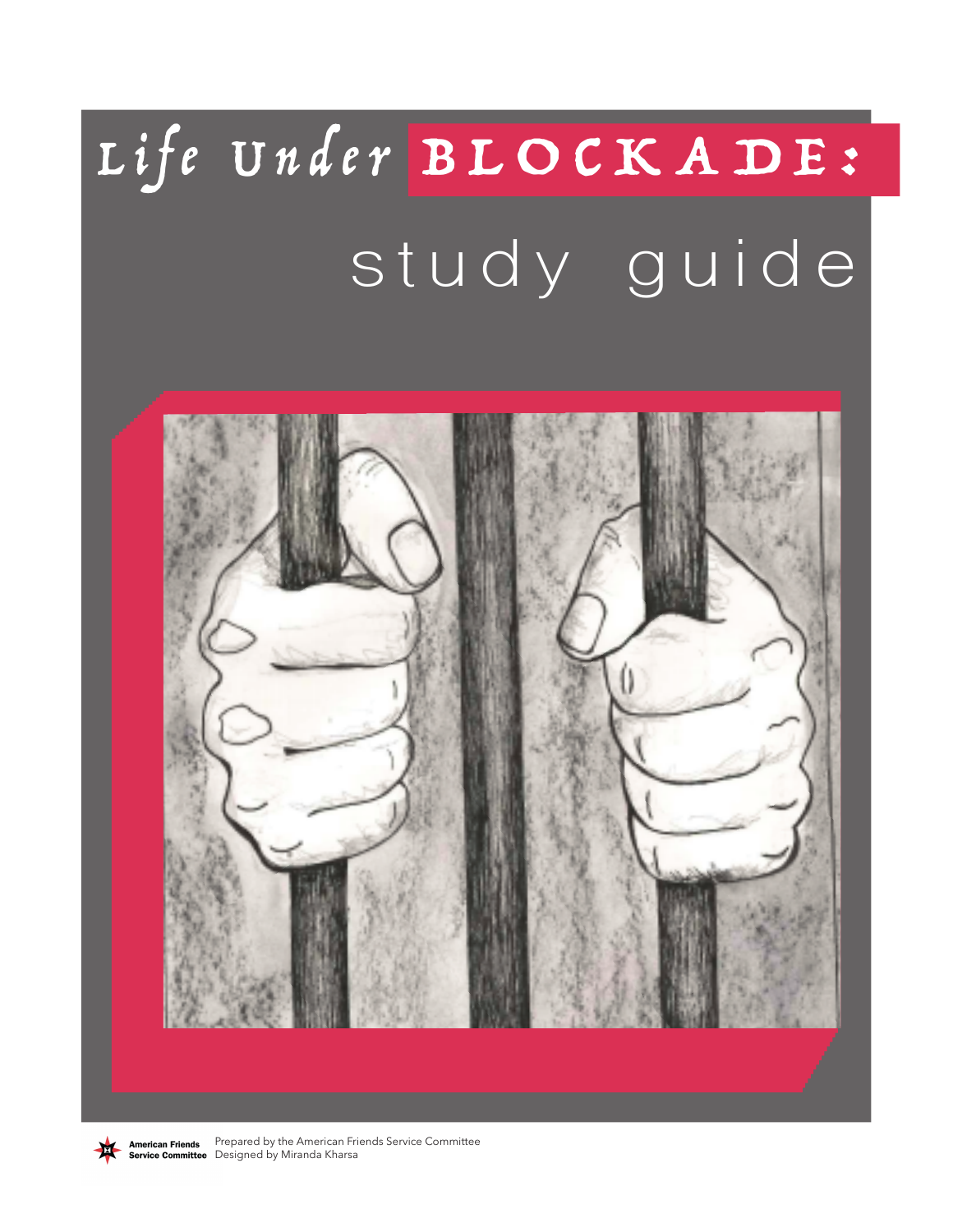



• Gaza is 25 miles in length and from 3.7 to 7.5 miles wide, with a total area of 141 square miles. Gaza ranks as the **third most densely populated polity in the world.** According to World Population Review, about 75% of Gaza's population is under the age of 25. *http://worldpopulationreview.com/world-cities/gaza-population/*

• Over 68% of households in the Gaza Strip, or about 1.3 million people, are **severely or moderately food insecure**, according to the preliminary findings of the latest Socio-Economic and Food Security Survey carried out in 2018. *https://www.ochaopt.org/content/food-insecurity-opt-13-million-palestinians-gaza-strip-are-food-insecure*

• Acute medical shortage: Throughout 2018, over **40% of essential medicines** and approximately **25% of essential medical disposables** at the Gaza Ministry of Health Central Drug Storage in Gaza were at **zero stock**, less than

one month supply. Projections for 2020 are that Gaza will need over 1000 additional hospital beds, 1000 doctors, and almost 1000 nurses to be at a 2010 level of care. United Nations (U.N.) Report Ten Years Later: *https://unsco.unmissions.org/sites/default/files/gaza\_10\_ years\_later\_-\_11\_july\_2017.pdf*

• In March of 2018, Conflict and Environment Observatory reported that 95% of water distribution in Gaza is unfit for human consumption. *https://ceobs.org/country-brief-occupied-palestinian-territories/*

• Water filtration equipment is not permitted to be imported to Gaza. Thus, over **96% of the water** extracted from the Gaza aquifer is unsafe for human consumption. The U.N. projects that by 2020, none of the aquifer water will be safe to drink and the aquifer will be irreversibly damaged.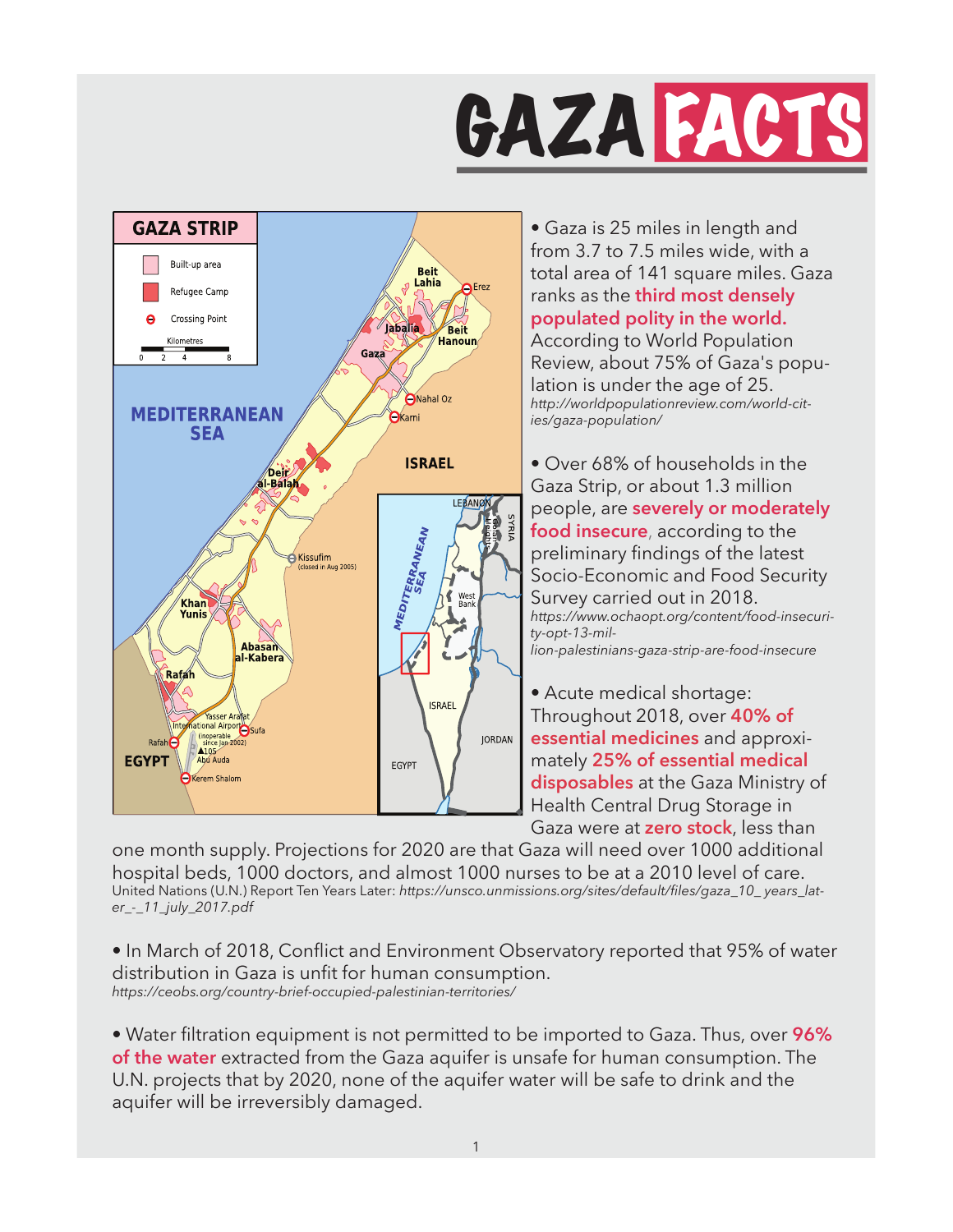• Equipment is needed to build new and maintain existing sewage treatment facilities. Necessary equipment for repairs is banned from Gaza. Gregor von Medezza, head of water and sanitation for UNICEF, wrote that nearly 28,530,528 gallons, **equivalent to 43 Olympic sized swimming pools, of untreated sewage** are dumped into the sea from Gaza everyday. *https://blogs.unicef.org/blog/searching-clean-water-gaza/*

• In 2018 an average of 9,000 Palestinians were allowed to exit Gaza **each month** through the Erez crossing in the north. For contrast, in the year 2000, 26,000 people crossed **each day**.

• Education needs are examined in the U.N. report "Gaza 10 Years Later":

• Over the past decade (2007-2017), the literacy rate in Gaza increased from 94% in 2006 to 97% in 2016. At the same time, the average years of school ing increased from 9.17 to 10.66 years, and remained higher than in the West Bank. (p. 26)

 • Classrooms (2016) now have an average of 38.9 students in public schools and 39.3 in UNRWA schools. Moreover, 61.7% of government schools and 70.4% of UNRWA schools currently operate on a double shift system, limiting student access to the classroom to only four hours per day. (p. 26)

 • In the UNRWA report Gaza 2020 report, (*https://www.unrwa.org/newsroom/press-rel eases/gaza-2020-liveable-place)* it was projected that 250 additional schools were needed immediately, and another 190 schools would be needed by 2020 to meet the demands of a rapidly expanding population.

 • In addition to the problem of ensuring adequate facilities, equipment and personnel to keep up with the high growth in the student population, the quality of the services in the education sector will be difficult to sustain. This will require increased opportunities for training of teachers and educational advancement, which requires a relaxation on the restrictions of travel to the West Bank and abroad.

• The 2019 World Bank Report for West Bank and Gaza states that 52% of Gaza's labor force are unemployed, including two out of every three youth. *https://www.worldbank.org/en/country/westbankandgaza/overview*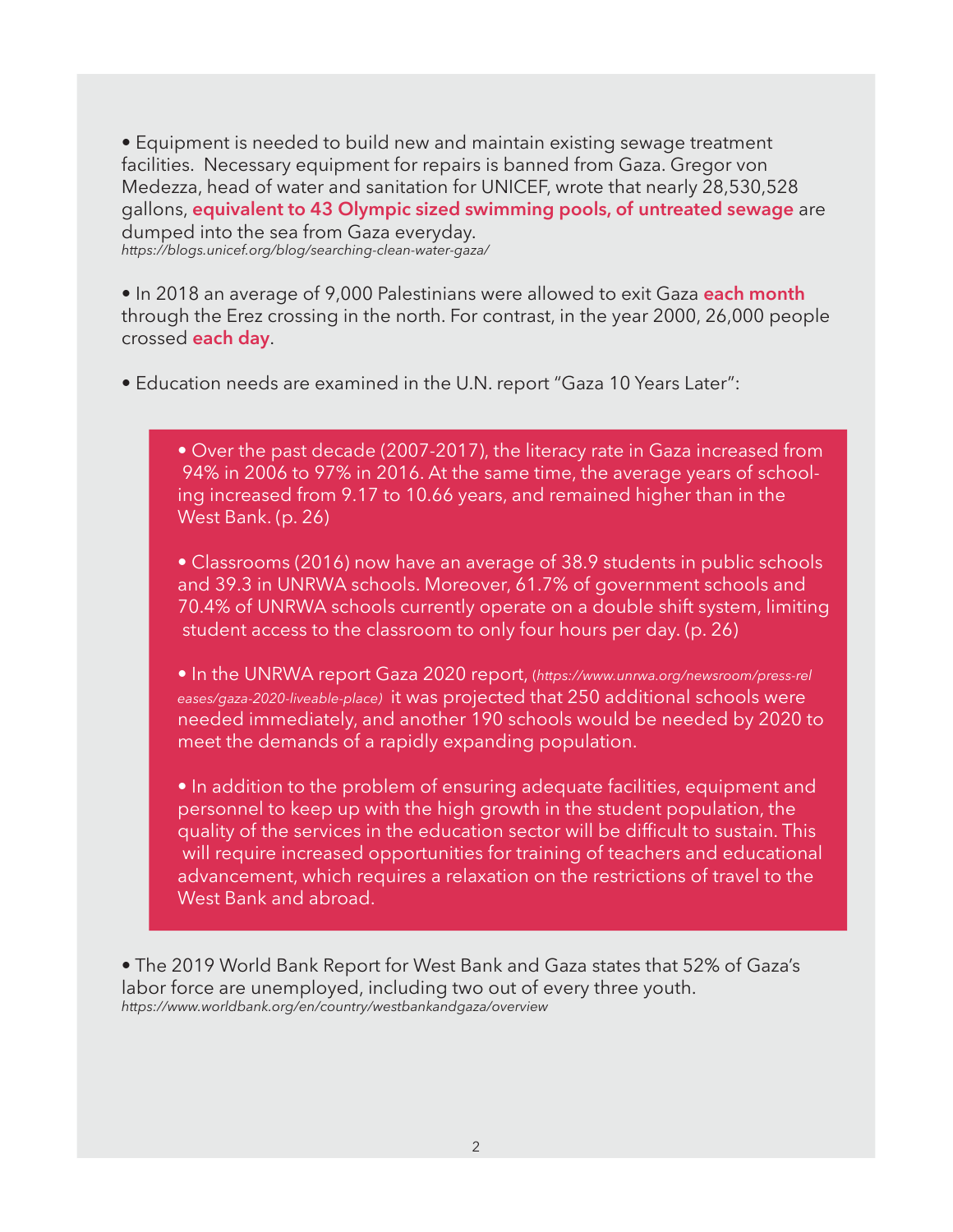• The U.N. report "Gaza 10 Years Later" on unemployment of youth and women states:

*The increase in unemployment has been particularly stark among youth and women. Between the first quarter of 2006 and the last quarter of 2016, the unemployment rate for 20-24 year olds increased by nearly 10 percentage points (from 50.6% to 60.3%) while that of 25-29 year-olds increased by close to 16 percentage points from (36.3% to 52.1%). In the same period, the unemployment rate for women increased from 35.1% to 64.4%, with the gap between men and women steadily increasing over the decade.* 

*However, education alone will not create additional job opportunities. Currently, even higher education in Gaza does not protect from unemployment and poverty. In 2016, the unemployment rate for graduates with an Associate Diploma Certificate or above reached 42.9%. This is even more pronounced for women, with a 65% unemployment rate for women with more than 13 years of education, while the unemployment rate was actually lower for women with fewer years of education.*

#### **For more facts on Gaza, visit GazaUnlocked.org**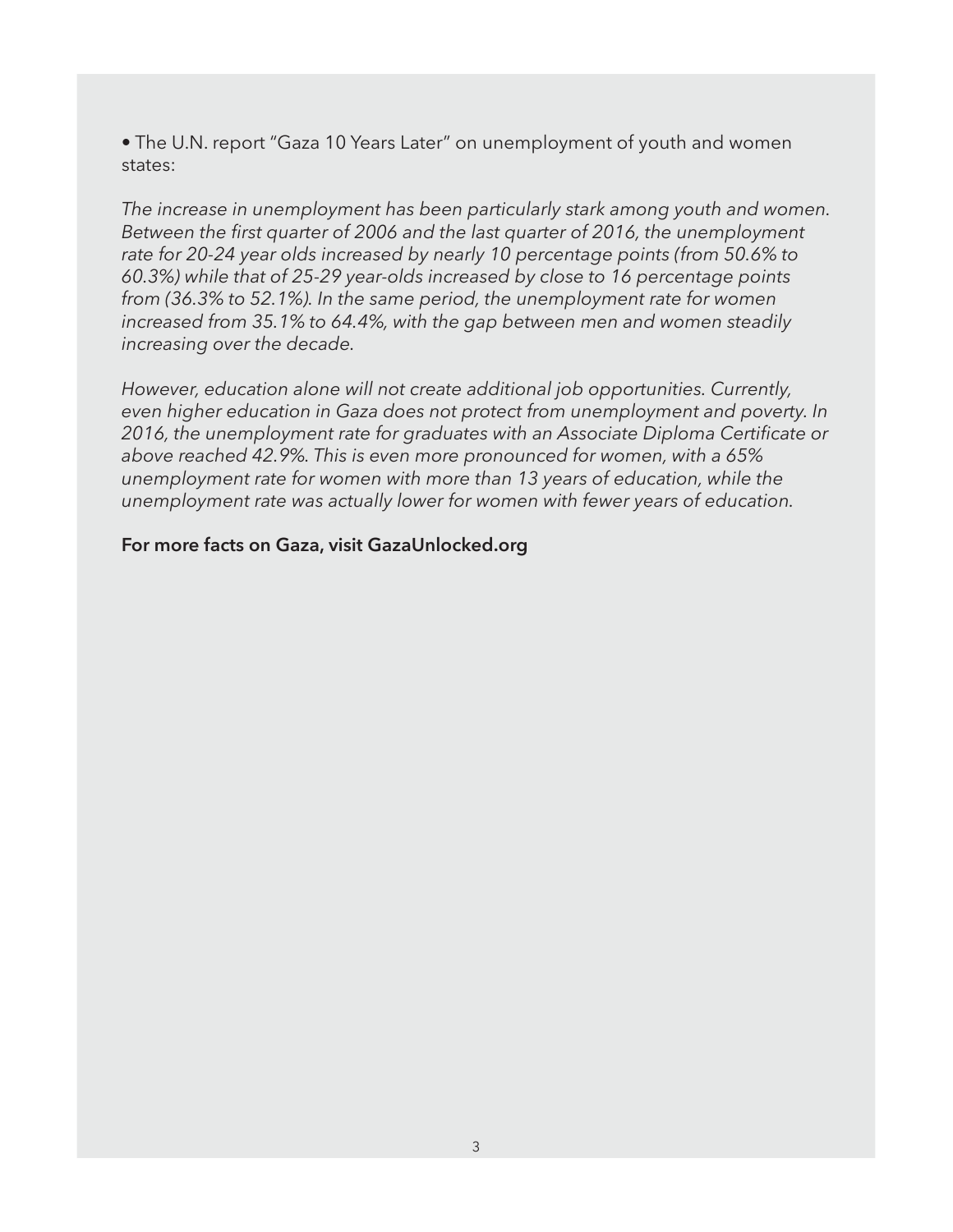

## GENERAL DISCUSSION QUESTIONS

1 .

What are the similarities in these essays?

2 .

What do the authors hope readers will understand about life in Gaza?

3 .

How has reading these essays changed or enhanced your understanding of life in Gaza?

4 .

There are 12 essays included in the booklet. Select one or two essays that have remained with you after reading the collection. Which portions of those essays resonated with you and why? What further questions or feedback would you want to share with the author?

 $5.$ 

What has surprised you the most from reading these essays?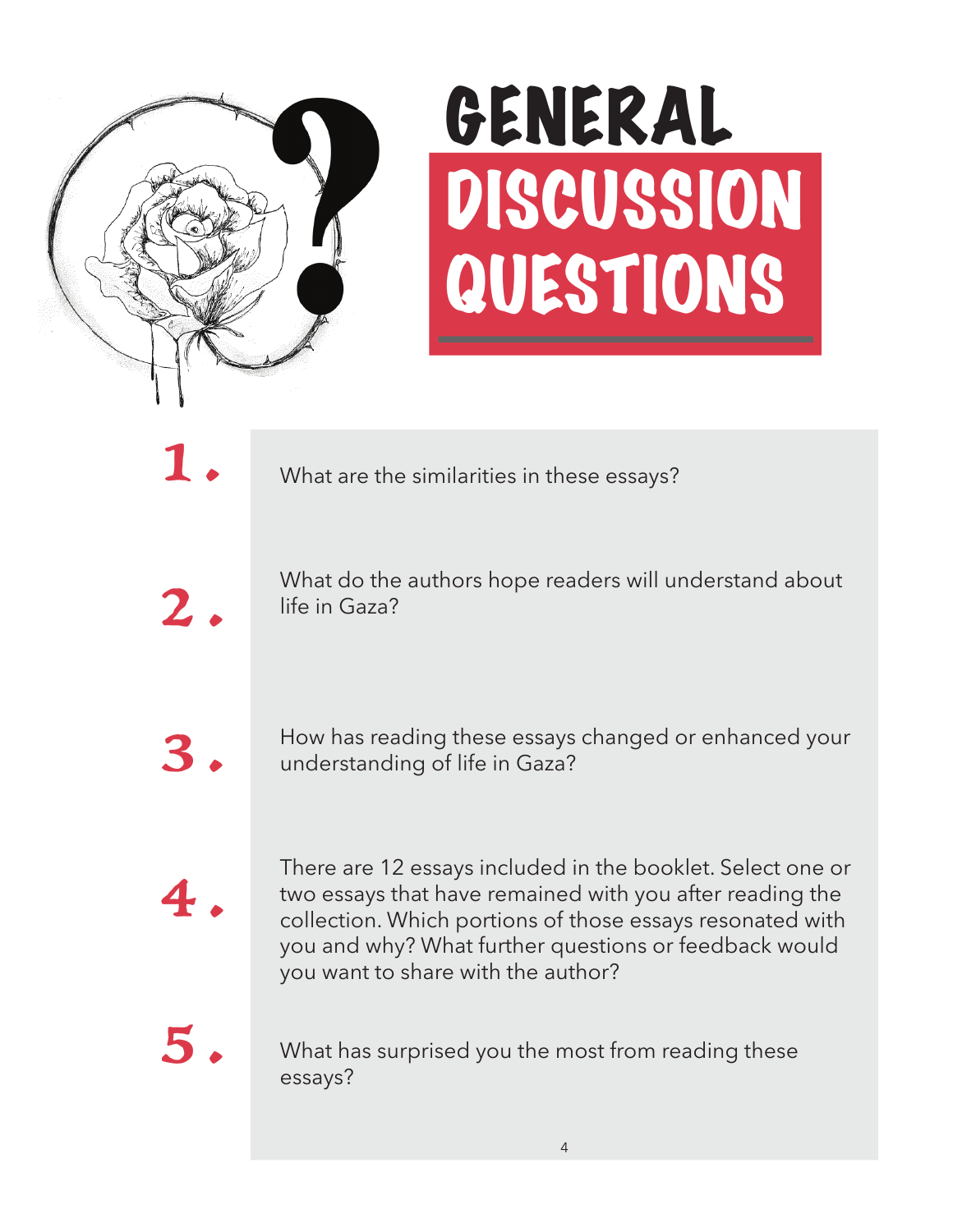

## Essay SCUSSION QUESTIONS

Below are related quotes from each essay in the booklet. In a group setting, the leader may assign a person an essay to reflect upon and then invite them to share their ideas with the group. Alternatively, the questions from one or more essays could be posed to the entire group for reflection. Numbers following the quotes are (page, paragraph).

### **Prison Without a Roof by Karim Abualroos** (pp.1-4)

"A friend of mine, who lives in the outside world, has once asked me 'how do you describe your life in Gaza?' It is painful to answer this question, as you will think a lot about the answer. I eventually said, 'Gaza is a prison without a roof.'" (1:1)

 • How does the title of the essay *(Prison Without a Roof)* bring the reader into Karim Abualroos's world? What are the conditions he describes that resemble a prison?

"Gaza is not a city of hatred and violence, nor does it deserve death or destruction." (3:4)

• Why do you think Karim writes that Gaza isn't a city of "hatred"? What images of Gaza are often portrayed in the media? How does this essay contrast with stereotypes of Palestinians from Gaza?

"So how if that man was a writer! A musician or an artist! It's a real tragedy for the Palestinian artist living in Gaza. He doesn't have the foresight to develop his creativity, and pour imagination into his mind and heart… "(1:3)

• Karim writes about his challenges and accomplishments. Karim has been able to publish a novel while experiencing "major disasters in all aspects of life."(3:1) Imagine your life confined to a limited area with limited opportunity to move beyond your community, or have access to reliable electricity. How Has Karim adapted his life to the conditions of the blockade?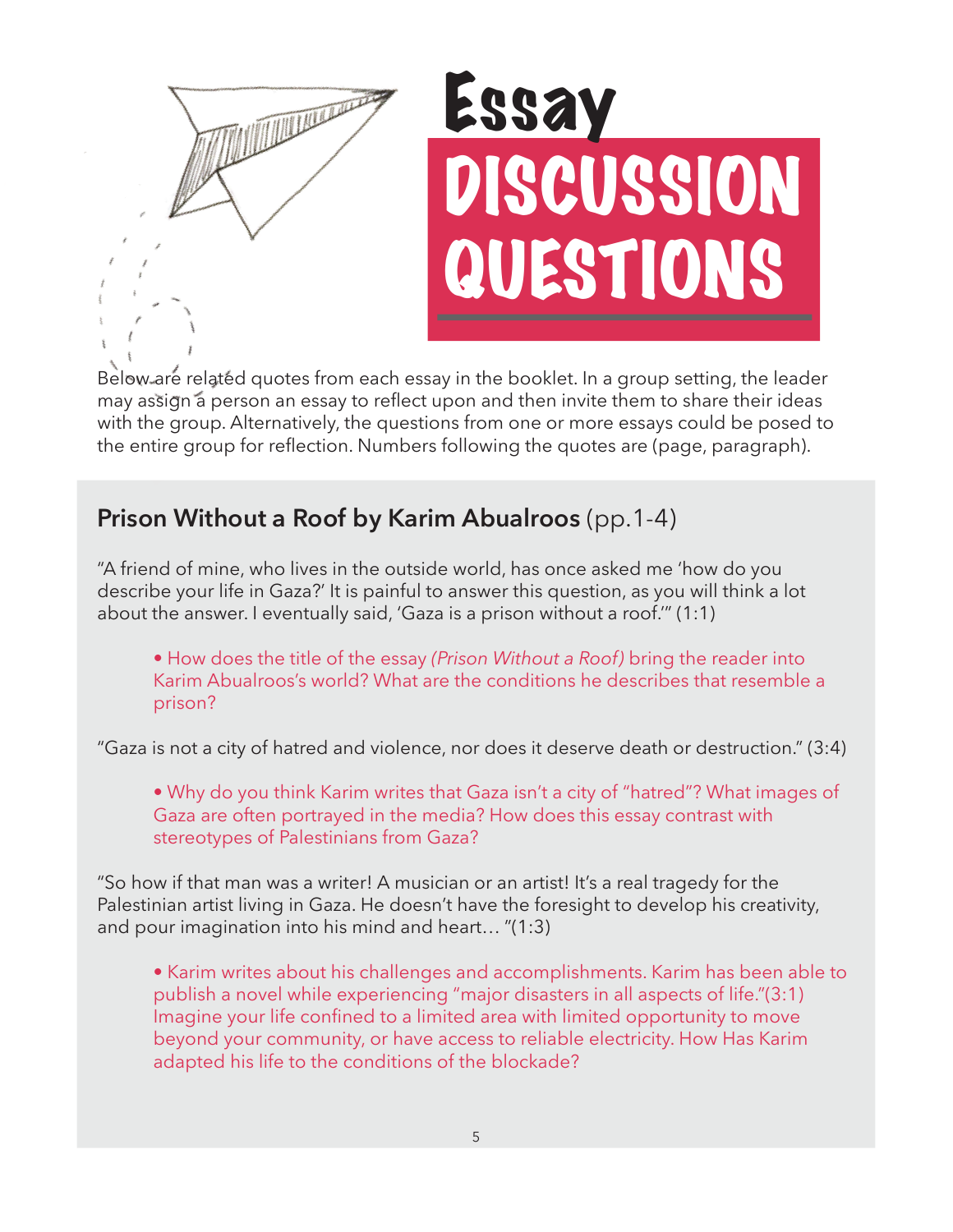"The siege of Gaza has made it a tired city, a city of miserables and expatriates. Full of wasted energies, full of shattered youth, and full of beauty with nowhere to appear. Gaza is a city of children, dreams, cultures, literature and music. Full of heritage and folklore. Full of programmers, technologists, engineers, and brilliant minds. Nevertheless, the world always turns its back on them, to convince them that their situation is individual. Yet Gaza continues to offer a tremendous humanitarian model to the world." (3:5)

• How do these two seemingly contradictions bring out the reality of life, the sadness, and yet the vibrancy of Palestinian life in Gaza? Karim says that Gaza is a "humanitarian model" to the world, what does he mean by this?

"In Gaza we need the world to hear us once, only once. Once we say everything, and then we will be silent forever." (4:2)

 • What do you think it will take for the people around the world and governments to say the situation in Gaza must change?

#### **Gaza is a Blockaded Planet by Ali Abusheikh** (pp. 5-7)

"On the night of October 26, 2018, I couldn't sleep, so I opened the window and stared at the stars in the sky...I was totally engaged until I heard two intense bombs, freezing me in terror…" (5:2)

"I am deprived in this blockaded, isolated planet of ours - Gaza... it has a very different and abnormal atmosphere than in other parts of the Earth...it's easier for most people to travel to the moon than to visit us." (5:5)

 • The metaphor blockade planet provides a description of life for Ali Abusheikh. How has the isolation of Gaza from the rest of the world impacted his life?

"My mind wandered to all the little things of which I am deprived in this blockaded, isolated planet of ours--Gaza. I recently started to call it a planet because it has a very different and abnormal atmosphere than in any other parts of the Earth. " (5:5)

 • What is abnormal or different about life in Gaza compared to where you live? From Ali's description of his life in the essay, are their similarities to your daily life? How does Ali know that life is different in other parts of the world?"

"Nevertheless, despite a dark, unknown future, we persist in pursuing our dreams. The phoenix is the logo for Gaza City, which means arise from our ashes. (6:1) When will the curse of mourning and death leave my oppressed city? When will the colors of the rainbow return? I love Gaza, it's a beautiful city..." (7:1)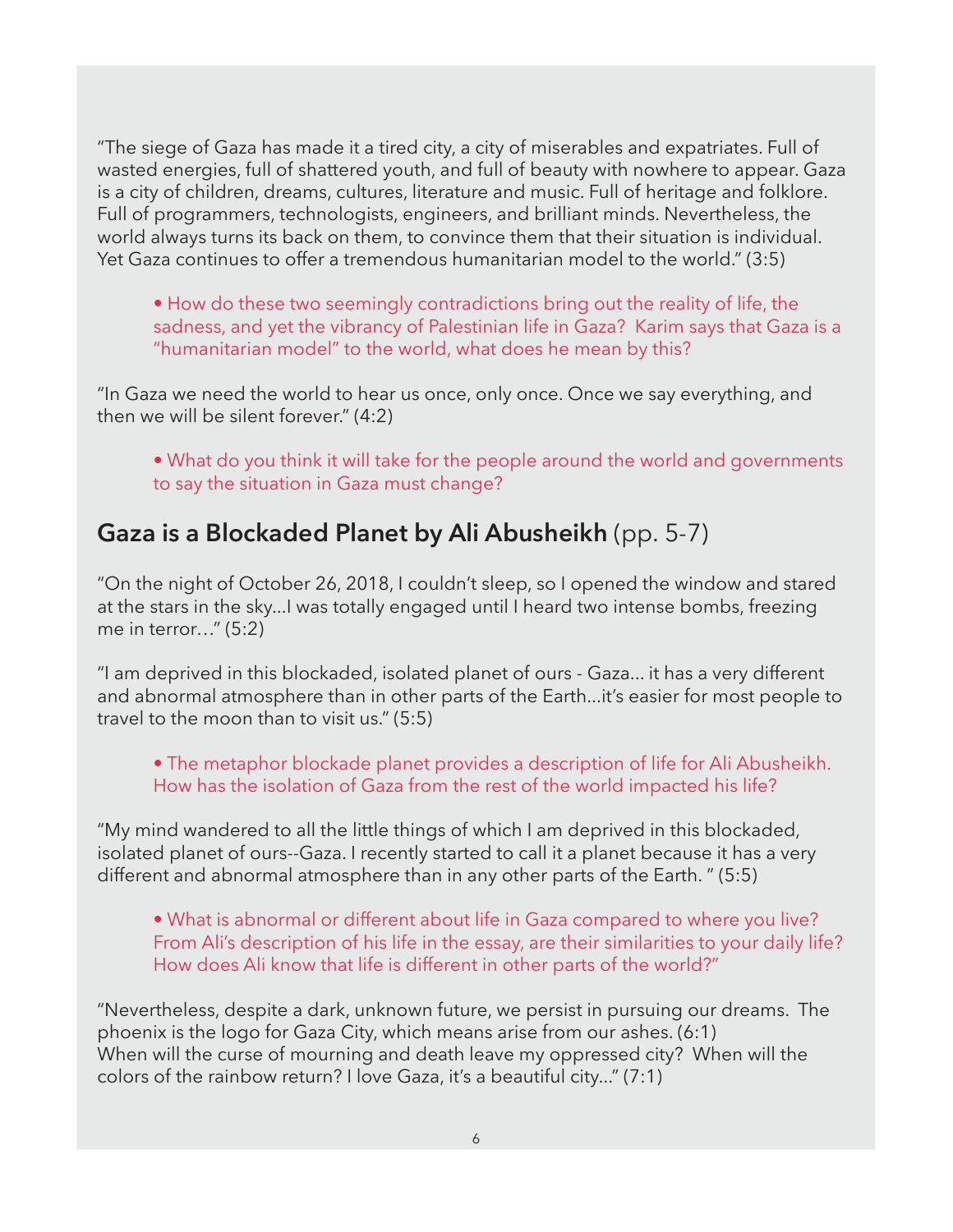• What are the characteristics you associate with a phoenix that might be applied to Gaza? Does the author think Gaza will rise from the ashes? What do you see as the future for people in Gaza?

#### **A Balloon's Murder by Ehsan Wael Yousef Bader** (pp. 8-11)

"The scene in the sky blends between smoke, dust, tear gas, and between the colourful kites and balloons. While on the ground, it muddles between the scenes of the numerous ambulances, casualties, crowds, the sound of bullets and drones 'Zananas' and the scenes of children reciting national poetry and singing enthusiastic songs. "(8:1-2)

• Ehsan Bader is describing the scene at the Great March of Return held at the Gaza boundary fence beginning in March 2018. Eshan describes the contradictions between what is seen in the sky versus on the ground. What have you heard about the Great March in the media and is it similar to what Ehsan describes?

"Last Friday, while I was standing in the same place every Friday, I saw, for the first time in my life, a soldier lying normally on the ground… the most noticeable thing I realized when I saw the exposed soldier, who was less than 200 meters away, was that he had a face, mouth, nose, and a pair of eyes, just like a normal, ordinary human being." (9:3)

 • Why is it significant to Ehsan that the soldier looked like a human being? What thoughts does Eshan share in the essay about this encounter?

"...this soldier, who looked "very human" did not seem to distinguish between the destruction of a balloon and the spirit of a human being." (11:2)

• How does the title of the essay "A Balloon's Murder" reflect what occurred for Ehsan the day he saw an Israeli soldier at the Great March? Why does he use a balloon as the metaphor?

#### **The Party by Rahaf Ayman Hasan Elhallaq** (pp.12-15)

"There's going to be a party tonight!" (12:1)

 • What is the "party" Rahaf Elhallaq is referring to? Why does Rahaf think the party will happen that night?

"It's a strategy they use to scare us and remind us: "we are here." So I sit and wait. (12-4). Our life in Gaza...is a constant state of fearing and waiting." (13:1)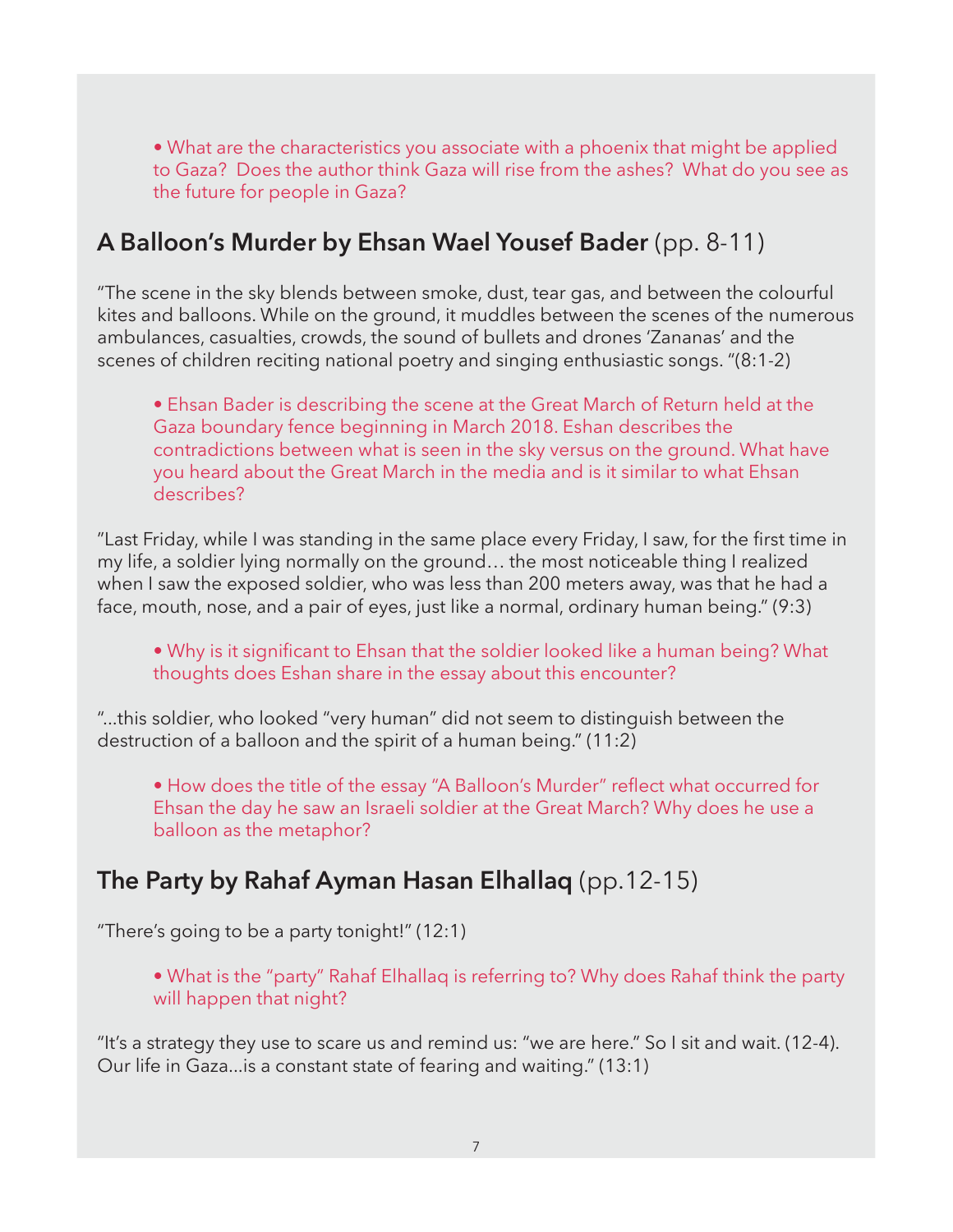• How has the blockade and the occupation caused "waiting" to be central to life in Gaza? What is Rahaf waiting for and why is she afraid? What do you think is Israel's strategy for continuing the blockade and bombing Gaza?

"...People like me, though, are still clinging to the hope that things will get better soon. Every nation that has been occupied in the past has had to sacrifice for its freedom." (13:3)

 • How have Palestinians in Gaza accommodated their lives to living with the possibility of Israeli air attacks? Why does Rahaf still have hope that the situation will change?

"When you've survived three wars and twelve years of blockade, your definition of real danger gradually changes." (14:3)

• Rahaf writes about her neighbor's reactions to the bombing attacks on Gaza and describes that life routines continue the next morning after the bombings, or when the "party" is over. What would be the definition of "real" danger if not bombs after midnight?

#### **A Seeker Who Seeks Nothing by Haneen Jamal Abed Elnaby**  (pp.16-17)

"I am transported somewhere else when I read Wordsworth. I opened my laptop and read slowly to make it last longer. Literature is my escape from bombs and drones. I consume it like a parched person in a desert given a mini cup of water. "(16:2)

• How has literature given Haneen Abed Elnaby the strength to continue her studies?

"… In the morning, I tried to offer the electricity as my explanation… No excuses." (17:1)

• The teacher had a harsh response to Haneen not finishing her homework. Why do you think the teacher would not accept Haneen's excuse?

"One day, I hope I can be transported out of Gaza, standing on the edge of Glencoyne Park, gazing on the daffodils about which Wordsworth wrote so eloquently." (17:1)

• Haneen's autobiography on (p 41) describes her many accomplishments while living in Gaza, and yet she dreams of being "transported out of Gaza." Is her title "A Seeker who Seeks Nothing" a reference to her own reality?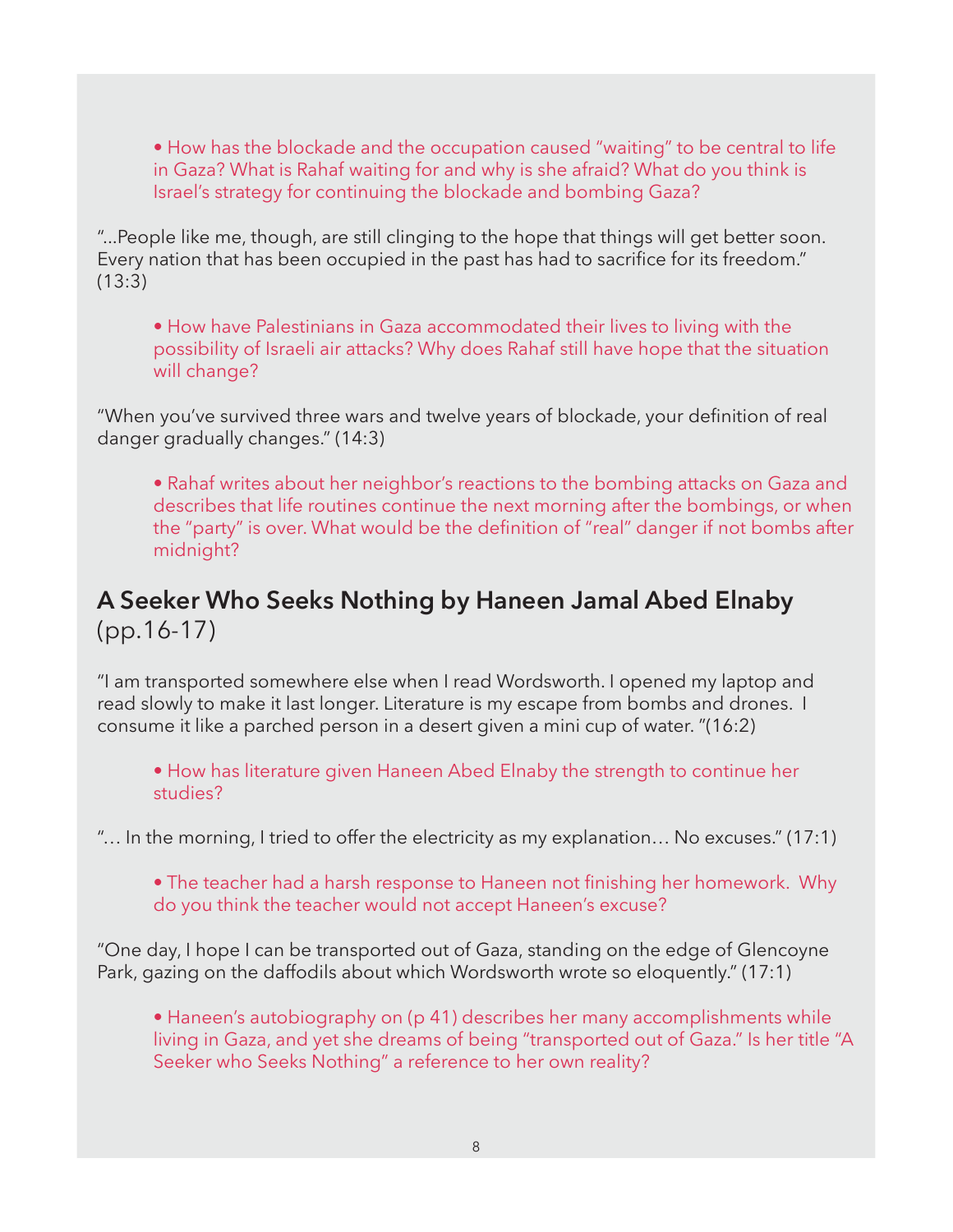### **A Terror to Remember by Sarah Nafez Hammad** (pp. 18-20)

"Saturday 27 December 2008. I remembered the scene very clearly, me sitting on the uncomfortable cylinder between the rider, who was my brother Mohammed, and the handlebars of the bicycle." (18:1)

• Sarah Hammad is describing the first day of the Israeli attacks on Gaza later called "Cast Lead." Why do you think she starts her essay with the image of being on her brother's bike? What are her concerns and fears for that day in fourth grade?

"I was shaking, but didn't cry. I was terrified just like everyone else, and the bombing never stopped, am I going to die now? We all ran towards the school's gate. Regiments of children were there as far as the eye could see. We were all children crying and running to the exit, but where to go?" (19:1)

• Sarah describes the impact of the bombing while at school. What did the children do? Why does she remember so clearly this incident of "terror"?

"The streets were in total chaos, nobody understood what's going on. We arrived home. My mom was waiting for us anxiously: "Thank God!" she said as soon as she saw us..." (20:2)

 • Education is important to Palestinian families and literacy rates are high in Gaza. Parents know that schools cannot provide protection for their children during Israeli army attacks. How can parents create safety for their children in Gaza?

"'War?' I only know the word from The National Education school subject. In that moment, I only had a misty idea about this word, but the following 21 days taught me its meaning so well that I wished such a word never existed!" (20:3)

• What do you think Sarah has learned about war?

#### **Dear Blockade by Tarneem Hammad** (pp. 21-23)

"I was 14 when I first met you. You never asked me to be friends, you just took over my life." (21:1) [The essay gives sixteen reasons why the blockade is wrong 'You're wrong because' (21-23) and concludes, 'Please, leave and never come back.' (22:4)]

• What have you learned about Tarneem Hammad's experience of the blockade from her essay? How has Tarneem's life been impacted from the time she was 14?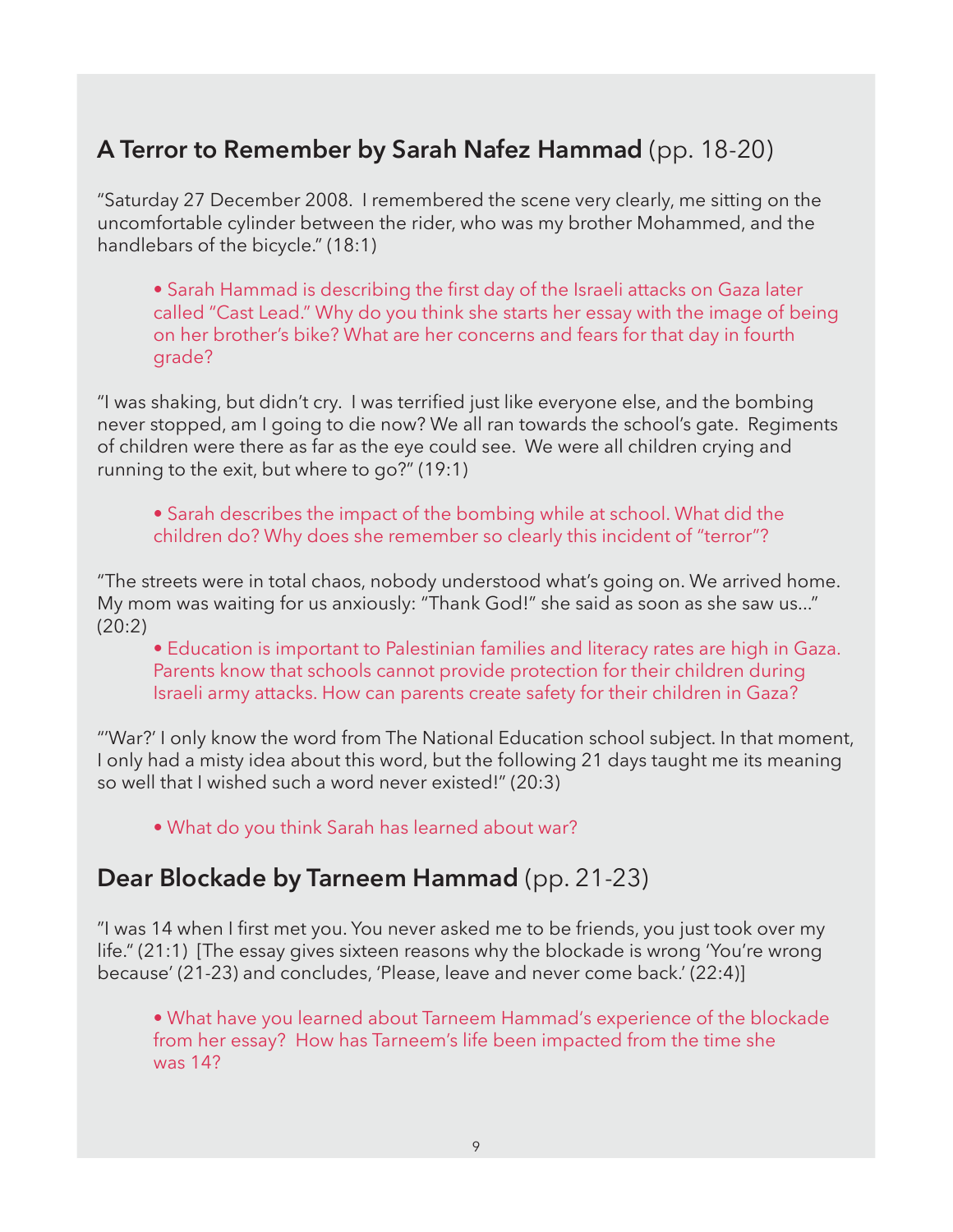"You're not dear, you're just near. You're inhumanely wrong and I wish you to fade away quickly. My heart and soul cry for help as I try to fight against you. Yet, I laugh and smile once in a while because I love others enough not to put them through the same misery I am going through." (23:1)

• Who do you think Tarneem is crying out to help her? What gives her the strength to be able to laugh and love other people?

"'I AM STILL HERE…. I'll just have to dust myself off, pick up my feelings and thoughts, and follow my dreams. I just have to remember how many people out there support our cause.'" (23:2)

• Do you feel Tarneem has triumphed over the blockade? Why do you think Tarneem chose to write this essay as a "break up" letter?

### **I HATE RED! By Marah Mahdi** (pp. 24-26)

"Another thunder with an earthquake, as if someone slapped us to throw us back to the wall, to crash us. Something got into Sarah's neck that cut her skin. I could barely move after the crash of the wall. I felt something warm on my right hand, it was red like blood." (25:4)

 • Marah Mahdi begins her school day in fourth grade talking with her best friend about their continuing friendship. What occurs after they hear thunder sounds? Why do you think the Israeli army targeted a school in Gaza?

"That moment I realized that the red liquid is blood, I was wounded. I remembered Sonic when he saved that girl from that doctor, so I imitated him. I took off my rubber glove and rubbed my right hand. I took the scarf off her neck, and I started pressing on the cut, to stop the blood, she was not awake. -Please Sara, wake up! Wake up." (26:1)

• After Marah finds out that she has been wounded, her first instinct is to save her friend. Why do you think Marah remembers this incident ten years later?

"'Why do you hate the color red?' she asked. I replied whispering, 'It brings bad luck.'" (26:9)

• Marah's mother asks her why she hates the color red. Why did Marah not tell her mother the full story? Does Marah fear for the future? Do you think she feels lucky?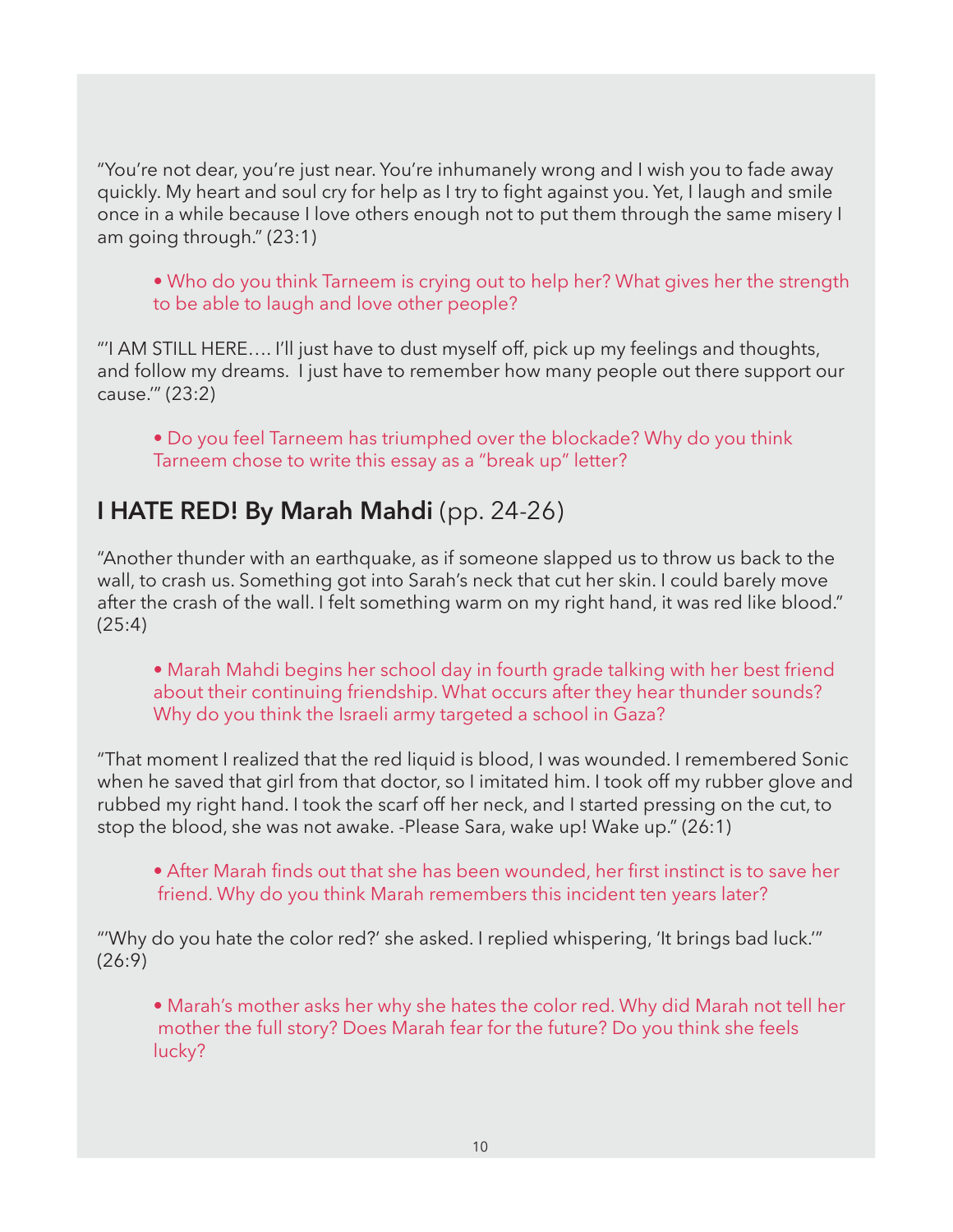#### **My Life in a Nutshell by Hatem Raafat Mohammed Saadallah** (pp. 27-29)

"Congratulations, YOU HAVE BEEN ACCEPTED TO UNITED WORLD COLLEGES! " (27:1)

• What are the mixed emotions that Hatem Saadallah feels after he is accepted to study outside of Gaza? How do his friends and family respond to his news? What are the obstacles he faces in order to attend college abroad?

"While traveling is considered a pleasant experience for other people, it is literally an inferno for Gazan people." (28:1)

• Why is travel so difficult for Palestinians in Gaza? Why does Hatem use the word "inferno" to describe this situation?

"Spent the next day scrolling on Facebook, hoping to finally receive my permit and leave to pursue what became my only hope. I felt my life clinging to Japan, my mind was there, while I was physically stuck in Gaza." (28:2)

• Why do you think Facebook is so important to youth in Gaza? How has Hatem's acceptance to study abroad changed his mental state?

"And after coming back to Gaza, my view totally changed. Gaza is not anymore the hell I always imagined. Gaza is home, and home can never be hell. Gaza was my incubator, that raised me for the world. Gaza is family and friends. Gaza is love." (29:3)

• Hatem did not go to Japan, but spent a few weeks in Jordan before returning to Gaza and later studied medicine in Egypt. Hatem says his view of his home changed. How has his experience caused him not to give up hope?

#### **Living in a Savage Rose Named Gaza by Daliya Safi** (pp. 30-32)

"I am one of one million, eight hundred and sixteen thousand bloody red fatigued yet still not withered petals. The rose I am melt in once was white and free as any savage rose is supposed to be… Day by day, night by night, the briar rose will keep bleeding until the end of this twilight…" (30:1)

• How does the metaphor of a rose create a picture of life in Gaza? Why does Daliya Safi describe herself as a red rose?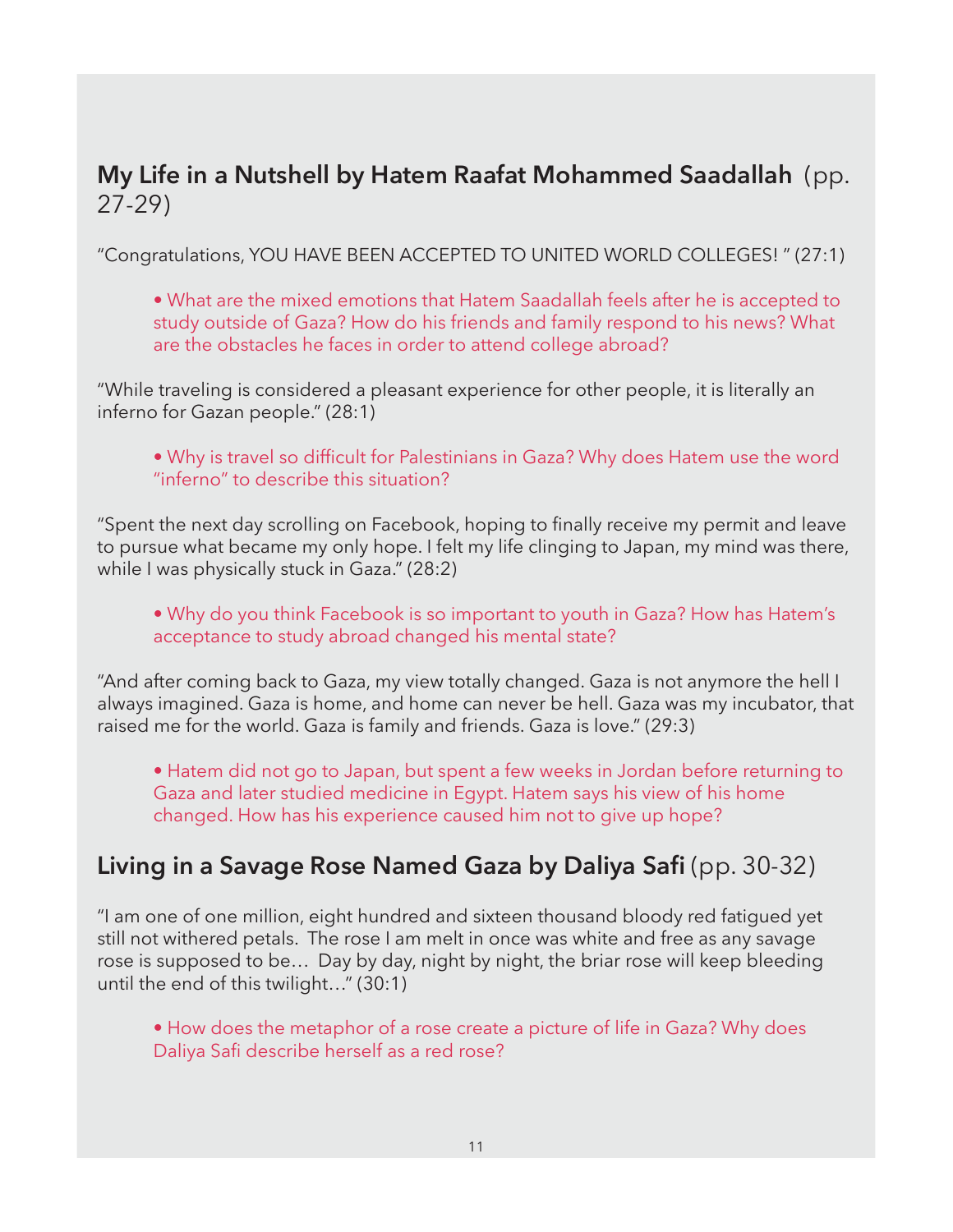"My soul is also caged but with the sorrow of truth. For it knows as nothing better how agony burns the blood inside your veins making all your squeezed gloom flame out of your exhausted eyes. However, how we are still alive?" (30:2)

• What is the truth that makes Daliya sad? What gives her joy and the will to stay alive?

"For me, this (English) specialization is a survival key that may help me in the future." (31:1)

• Why does Daliya choose to study English literature? Why do you think English will help her survive? What does she mean by saying she wants to "become the tongue of my people and the scream of my soul" (31:2)?

"These petals need to live in peace. They are the clearest evidence of their root existence." (32:2)

• Daliya returns to the metaphor of the rose in the last paragraph of her essay. Why does she talk about a rooted existence?

#### **Raed's Life Under Blockade by Raed S. A. Shakshak** (pp. 33-35)

"Hello. My name is Raed, and I don't have a life. I'm not writing this essay to win. I'm writing this because I want to get my voice heard (complain), especially since you're a foreign organization. I just want to tell you the truth, the whole truth, and nothing but the truth. My life under blockade is laborious and miserable." (33:1)

• Why do you think Raed Shakshak starts his essay by saying he doesn't want to win the essay contest? Why does he use American legal slang to describe his rationale for writing?

"To be honest, I never felt the bad circumstances we live in Gaza till I traveled to America in 2016." (33:2)

• How did Raed's perspective about life in Gaza change after he returned from his college experience in Pennsylvania? What are the ethical considerations for encouraging students to leave Gaza to pursue study abroad?

"I believe youths are the foundation for any community. Without them, that community is so weak. The Gazan youths are unemployed, and therefore are broke. I am broke." (34-1)